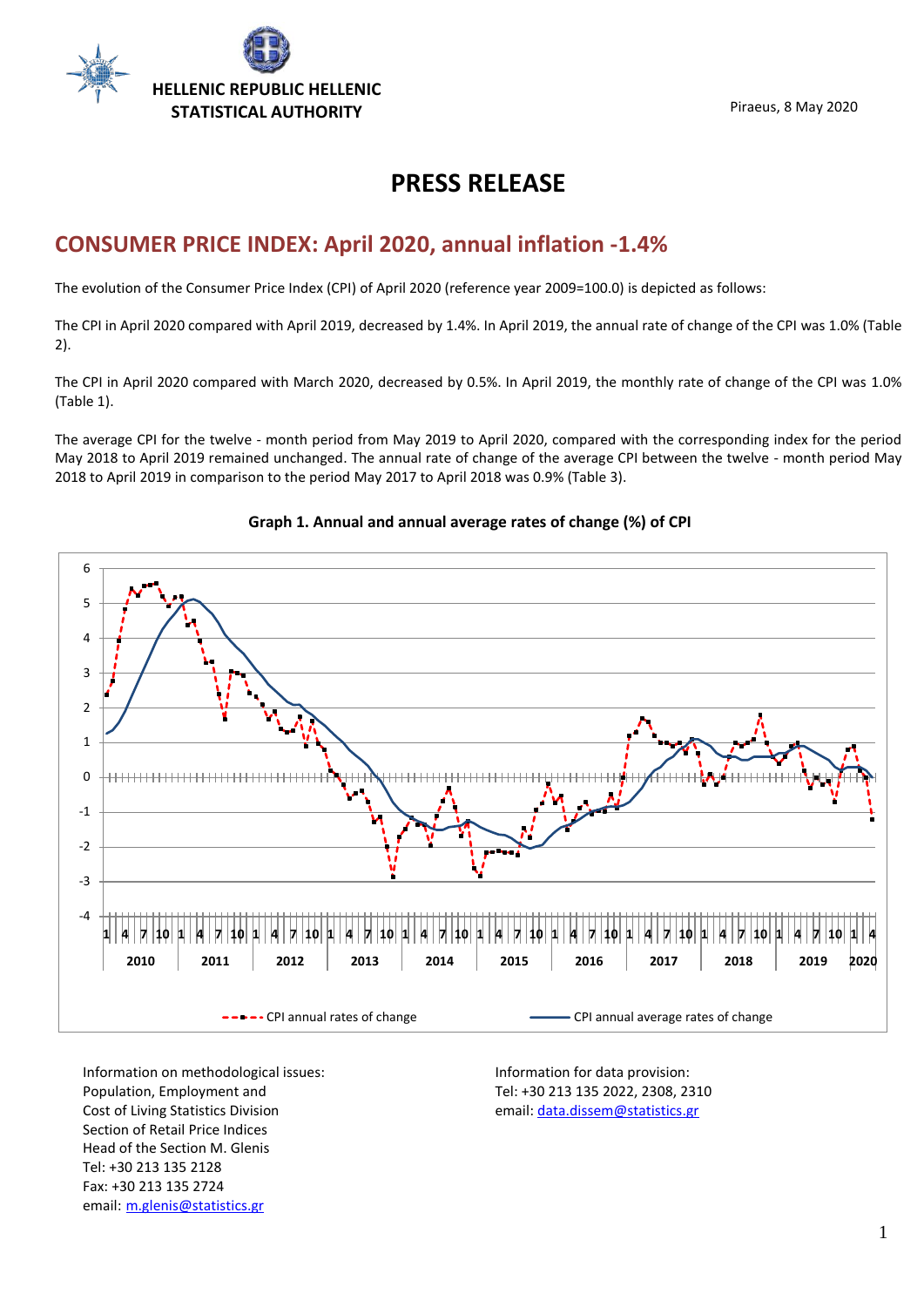### **Analysis of changes of the CPI: April 2020**

#### **I. Monthly rates of change: April 2020 compared with March 2020 (Tables 1, 4)**

The 0.5% decrease of the Overall CPI in April 2020, compared with the corresponding index in March 2020 is, mainly, due to the changes in the groups of goods and services as follows:

### **1. A decrease of:**

- 0.5% in the group Alcoholic beverages and tobacco, due to the decrease, mainly, in the prices of *alcoholic beverages (not served)*.
- 1.9% in the group Housing, due to the decrease, mainly, in the prices of: *heating oil, natural gas*.
- 0.5% in the group Household equipment, due to the decrease, mainly, in the prices of *non-durable household articles.*
- 2.6% in the group Transport, due to the decrease, mainly, in the prices of *fuels and lubricants.* This decrease was partly offset by the increase, mainly, in the prices of *tickets for passenger transport by air*.
- 0.5% in the group Communication, due to the decrease, mainly, in the prices of *telephone services.*

#### **2. An increase of***:*

- 0.9% in the group Food and non-alcoholic beverages, due to the increase, mainly, in the prices of*: bread and cereals, yoghurt, fresh fruit, fresh vegetables, potatoes.* This increase was partly offset by the decrease, mainly, in the prices of: *lamb and goat*, *poultry, fresh fish, fresh whole milk.*
- 0.4% in the group Hotel-Cafés-Restaurants, due to the increase, mainly, in the prices of *hotels-motels-inns.*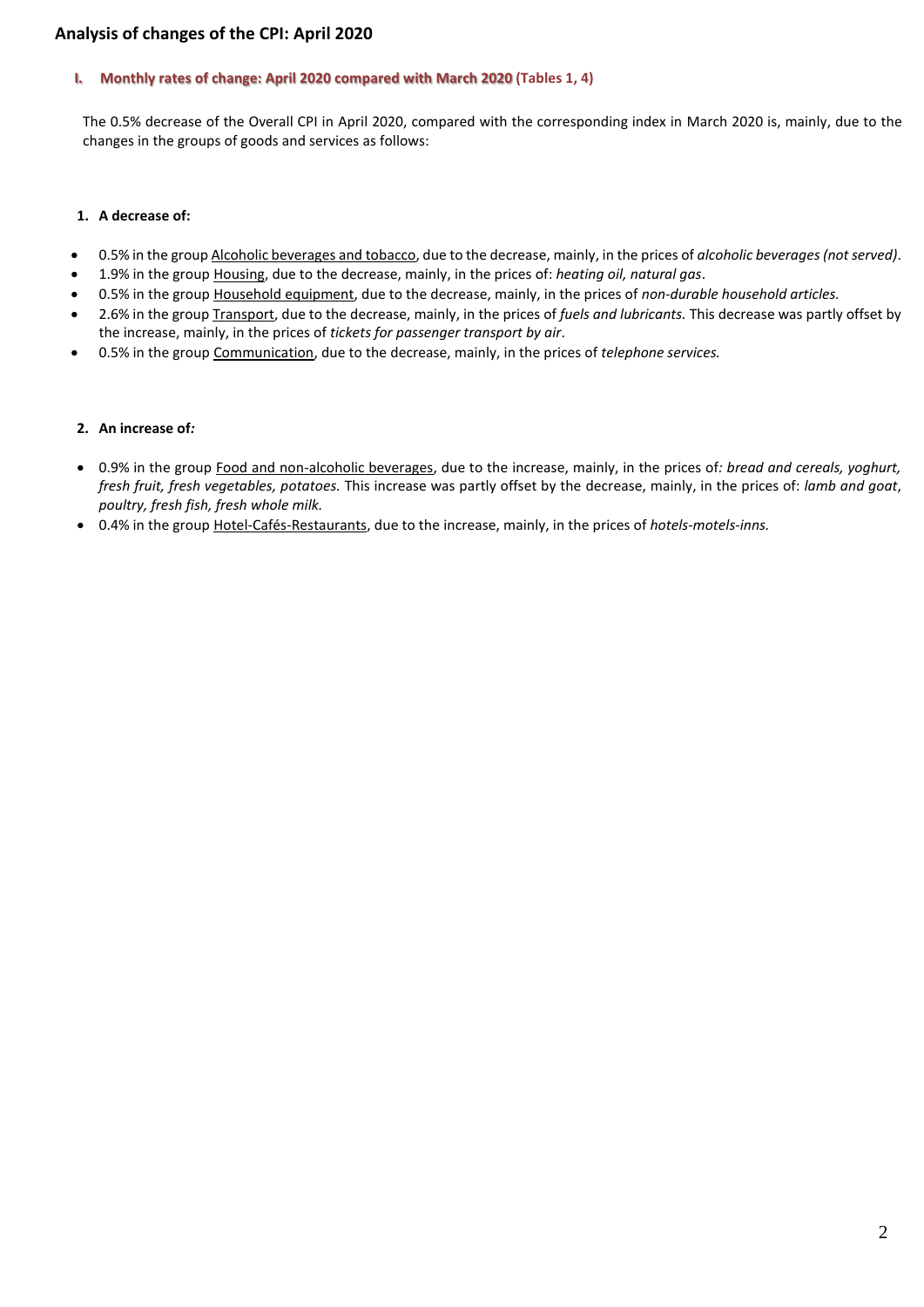#### **II. Annual rates of change: April 2020 compared with April 2019 (Tables 2, 5)**

The 1.4% decrease of the Overall CPI in April 2020, compared with the corresponding index in April 2019 is, mainly, due to the changes in the groups of goods and services as follows:

### **1. A decrease of:**

- 4.7% in the group Housing, due to the decrease, mainly, in the prices of: *heating oil, natural gas, electricity*.
- 1.6% in the group Household equipment, due to the decrease, mainly, in the prices of: *household textiles, household appliances and repair, non-durable household articles.*
- 6.1% in the group Transport, due to the decrease, mainly, in the prices of *fuels and lubricants.* This decrease was partly offset by the increase, mainly, in the prices of *new motorcars.*
- 2.3% in the group Communication, due to the decrease, mainly, in the prices of *telephone services*.
- 1.3% in the group Recreation and culture, due to the decrease, mainly, in the prices of *audiovisual and information processing equipment.*
- 0.8% in the group Miscellaneous goods and services, due to the decrease, mainly, in the prices of *other appliances and articles for personal care*. This decrease was partly offset by the increase, mainly, in the prices of *motor vehicle insurance*.

### **2. An increase of:**

- 1.0% in the group Food and non-alcoholic beverages due to the increase, mainly, in the prices of: *beef, pork, dried salted or smoked meat, fresh whole milk, yoghurt*, *fresh fruit*. This increase was partly offset by the decrease, mainly, in the prices of: *bread and cereals, fish, oils and fats, fresh vegetables, potatoes, sugar-chocolates-sweets-ice creams, other food, coffee-cocoatea, fruit juices.*
- 0.3% in Clothing and footwear, due to the increase in the prices of articles of clothing and footwear*.*
- 1.4% in the group Health, due to the increase, mainly, in the prices of *pharmaceutical products.*
- 0.5% in the group Education, due to the increase, mainly, in the prices of *fees of pre-primary and primary education*.
- 0.5% in the group Hotel-Cafés-Restaurants, due to the increase, mainly, in the prices of *restaurants-confectioneries-caf*é*sbuffets.*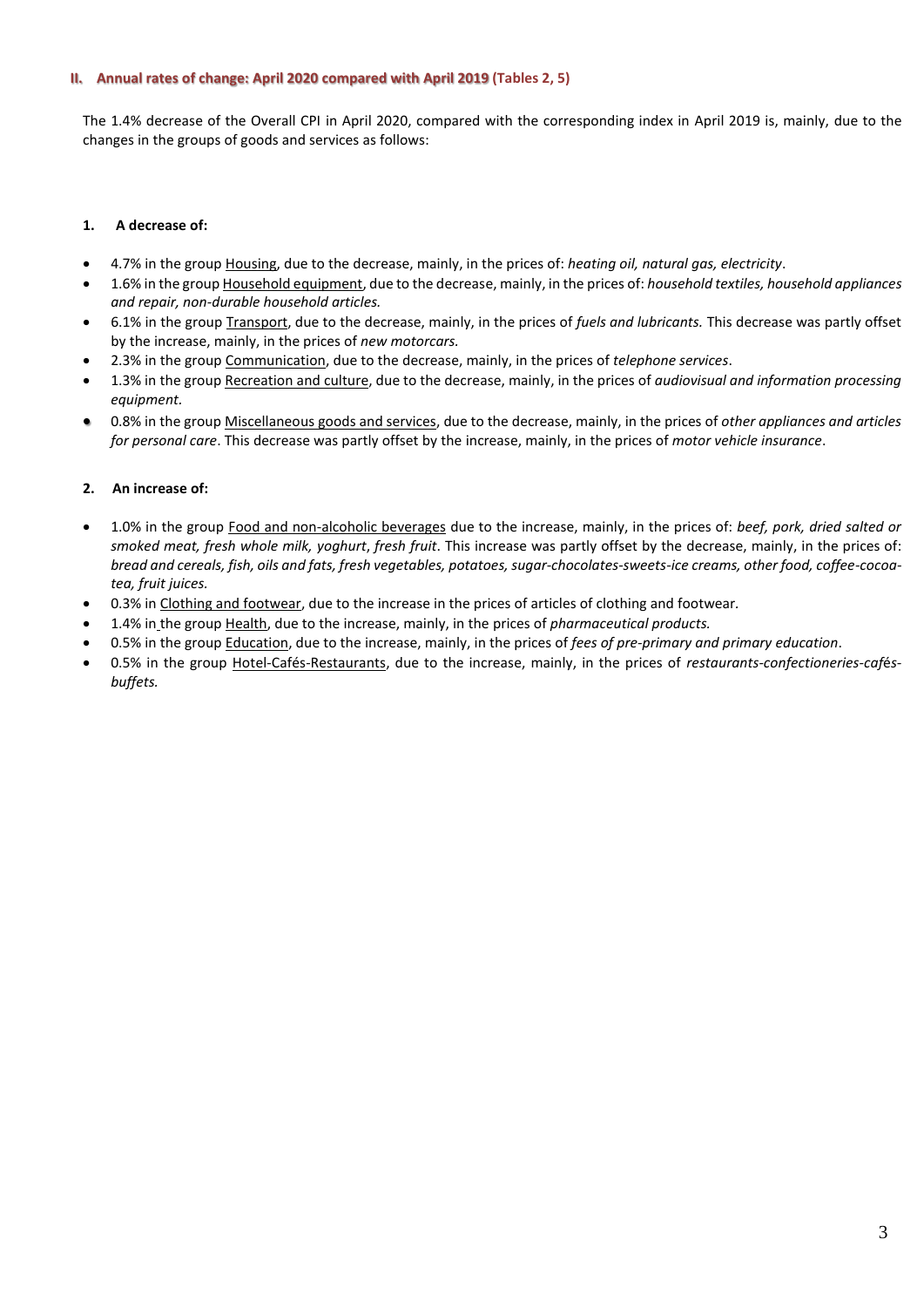|                       | <b>Main groups</b>               | <b>Weights</b><br><b>HBS</b> | 2020   | 2020         | Rate of<br>change | 2019   | 2019         | Rate of<br>change |
|-----------------------|----------------------------------|------------------------------|--------|--------------|-------------------|--------|--------------|-------------------|
| of goods and services |                                  | 2018<br>(%o)                 | April  | <b>March</b> | %                 | April  | <b>March</b> | %                 |
| 1.                    | Food & non-alcoholic beverages   | 202.67                       | 107.50 | 106.59       | 0.9               | 106.45 | 106.70       | $-0.2$            |
| 2.                    | Alcoholic beverages and tobacco  | 37.07                        | 148.18 | 148.97       | $-0.5$            | 148.14 | 148.53       | $-0.3$            |
| 3.                    | Clothing and footwear            | 65.92                        | 103.34 | 102.89       | 0.4               | 103.06 | 91.68        | 12.4              |
| 4.                    | Housing                          | 141.50                       | 115.14 | 117.40       | $-1.9$            | 120.81 | 120.84       | 0.0               |
| 5.                    | Household equipment              | 43.08                        | 86.47  | 86.92        | $-0.5$            | 87.87  | 88.09        | $-0.2$            |
| 6.                    | Health                           | 76.74                        | 98.88  | 99.01        | $-0.1$            | 97.51  | 97.52        | 0.0               |
| 7.                    | Transport                        | 144.01                       | 120.24 | 123.51       | $-2.6$            | 128.06 | 125.44       | 2.1               |
| 8.                    | Communication                    | 42.41                        | 104.79 | 105.36       | $-0.5$            | 107.26 | 107.25       | 0.0               |
| 9.                    | Recreation and culture           | 39.38                        | 86.70  | 86.55        | 0.2               | 87.86  | 87.78        | 0.1               |
| 10.                   | Education                        | 32.24                        | 88.98  | 88.98        | 0.0               | 88.51  | 88.51        | 0.0               |
| 11.                   | Hotels-Cafés-Restaurants         | 109.23                       | 109.42 | 109.03       | 0.4               | 108.89 | 108.42       | 0.4               |
| 12.                   | Miscellaneous goods and services | 65.75                        | 90.70  | 90.57        | 0.1               | 91.40  | 91.50        | $-0.1$            |
|                       | <b>Overall Index</b>             | 1000.00                      | 106.59 | 107.08       | $-0.5$            | 108.14 | 107.08       | 1.0               |

### **Table 1. Monthly rates of change of CPI (Reference year: 2009=100.0)**

Note: The indices are rounded up to two decimal figures when published and percentage changes up to one decimal figure when published.

**Graph 2. Annual and monthly rates of change (%) of CPI**

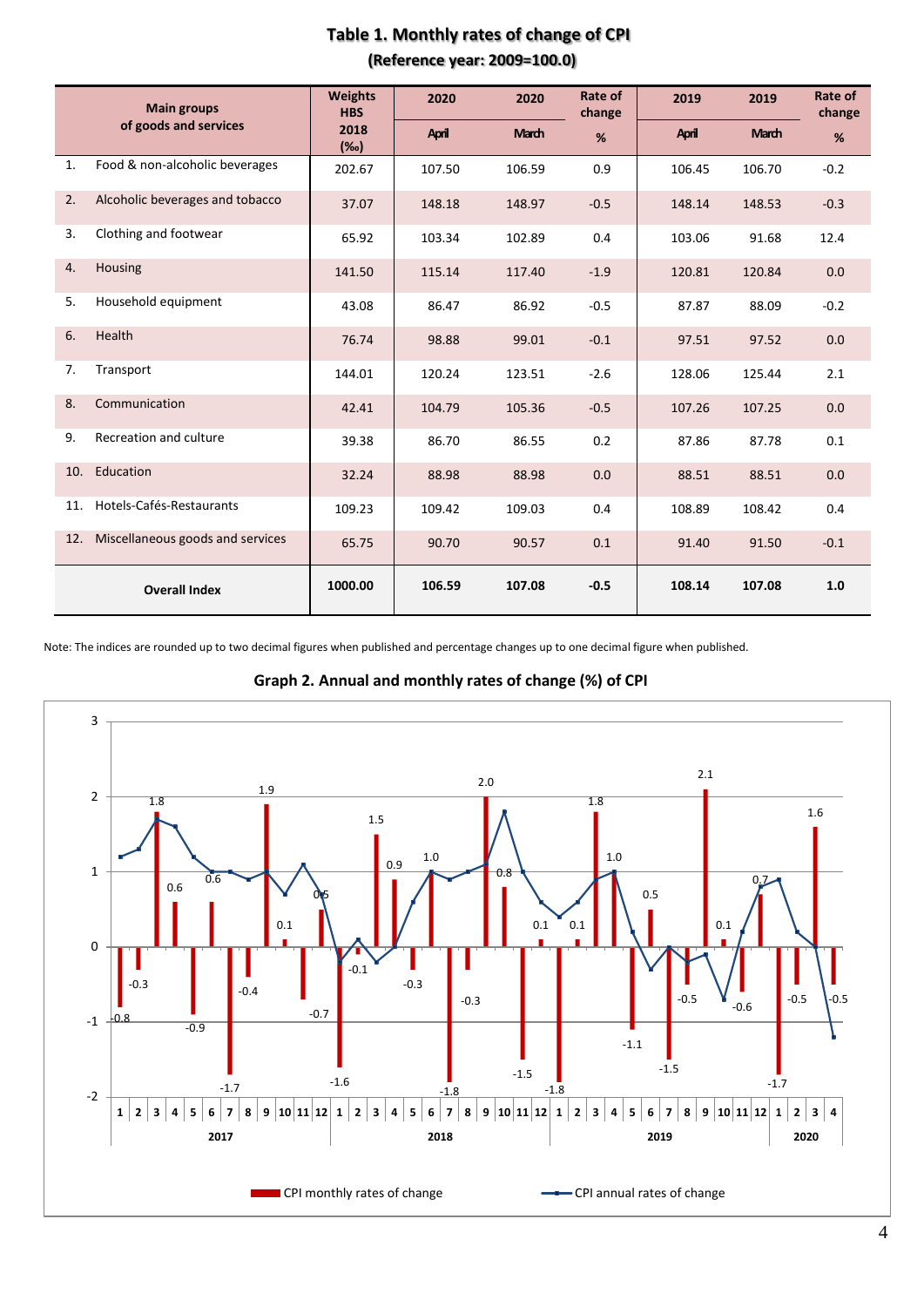### **Table 2. Inflation – Annual rates of change of CPI (Reference year: 2009=100.0)**

|     |                                   |        | <b>April</b> |               | Impact    |
|-----|-----------------------------------|--------|--------------|---------------|-----------|
|     | Main groups of goods and services | 2020   | 2019         | change<br>(%) |           |
| 1.  | Food and non-alcoholic beverages  | 107.50 | 106.45       | 1.0           | 0.1989    |
| 2.  | Alcoholic beverages and tobacco   | 148.18 | 148.14       | 0.0           | 0.0005    |
| 3.  | Clothing and footwear             | 103.34 | 103.06       | 0.3           | 0.0175    |
| 4.  | <b>Housing</b>                    | 115.14 | 120.81       | $-4.7$        | $-0.6633$ |
| 5.  | Household equipment               | 86.47  | 87.87        | $-1.6$        | $-0.0686$ |
| 6.  | Health                            | 98.88  | 97.51        | 1.4           | 0.1028    |
| 7.  | Transport                         | 120.24 | 128.06       | $-6.1$        | $-0.8915$ |
| 8.  | Communication                     | 104.79 | 107.26       | $-2.3$        | $-0.0984$ |
| 9.  | Recreation and culture            | 86.70  | 87.86        | $-1.3$        | $-0.0517$ |
| 10. | Education                         | 88.98  | 88.51        | 0.5           | 0.0173    |
| 11. | Hotels-Cafés-Restaurants          | 109.42 | 108.89       | 0.5           | 0.0518    |
| 12. | Miscellaneous goods and services  | 90.70  | 91.40        | $-0.8$        | $-0.0508$ |
|     | <b>Overall Index</b>              | 106.59 | 108.14       | $-1.4$        |           |

#### **Ι: April 2020/2019**

### **ΙΙ: April 2019/2018**

|     |                                   | <b>April</b> |        | Rate of       | Impact    |
|-----|-----------------------------------|--------------|--------|---------------|-----------|
|     | Main groups of goods and services | 2019         | 2018   | change<br>(%) |           |
| 1.  | Food and non-alcoholic beverages  | 106.45       | 105.04 | 1.3           | $-0.0494$ |
| 2.  | Alcoholic beverages and tobacco   | 148.14       | 146.88 | 0.9           | $-0.0103$ |
| 3.  | Clothing and footwear             | 103.06       | 104.96 | $-1.8$        | 0.7138    |
| 4.  | Housing                           | 120.81       | 119.15 | 1.4           | $-0.0039$ |
| 5.  | Household equipment               | 87.87        | 89.50  | $-1.8$        | $-0.0104$ |
| 6.  | Health                            | 97.51        | 96.81  | 0.7           | $-0.0006$ |
| 7.  | Transport                         | 128.06       | 122.74 | 4.3           | 0.3064    |
| 8.  | Communication                     | 107.26       | 103.78 | 3.4           | 0.0006    |
| 9.  | Recreation and culture            | 87.86        | 89.25  | $-1.6$        | 0.0037    |
| 10. | Education                         | 88.51        | 89.22  | $-0.8$        | 0.0000    |
| 11. | Hotels-Cafés-Restaurants          | 108.89       | 108.40 | 0.5           | 0.0467    |
| 12. | Miscellaneous goods and services  | 91.40        | 92.27  | $-0.9$        | $-0.0068$ |
|     | <b>Overall Index</b>              | 108.14       | 107.05 | 1.0           |           |

Note: The indices are rounded up to two decimal figures when published and percentage changes up to one decimal figure when published.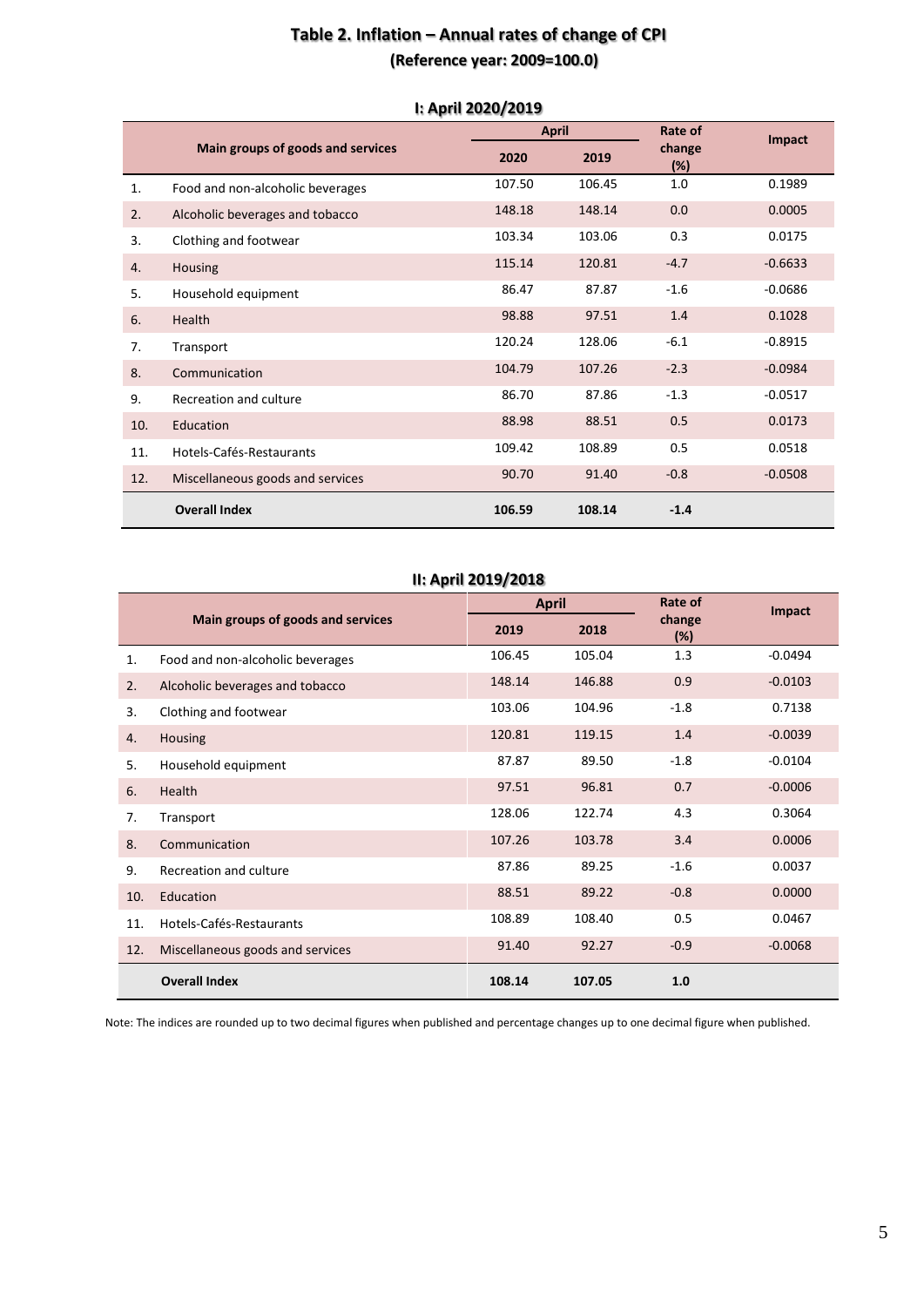### **Table 3. Comparisons of the overall CPI (Reference year: 2009=100.0)**

| <b>Year and month</b>    | <b>Overall Index</b> | <b>Monthly rates of</b><br>change<br>$\%$ | <b>Annual rates of change</b><br><b>Inflation</b><br>% | Annual average index<br>(moving average) | Annual average rates of<br>change<br>$\%$ |
|--------------------------|----------------------|-------------------------------------------|--------------------------------------------------------|------------------------------------------|-------------------------------------------|
| 2017:1                   | 104.76               | $-0.8$                                    | 1.2                                                    | 104.75                                   | $-0.7$                                    |
| $\overline{2}$           | 104.46               | $-0.3$                                    | 1.3                                                    | 104.86                                   | $-0.5$                                    |
| 3                        | 106.33               | 1.8                                       | 1.7                                                    | 105.01                                   | $-0.3$                                    |
| $\overline{4}$           | 107.01               | 0.6                                       | 1.6                                                    | 105.16                                   | 0.0                                       |
| 5                        | 106.06               | $-0.9$                                    | 1.2                                                    | 105.26                                   | 0.2                                       |
| $\boldsymbol{6}$         | 106.72               | 0.6                                       | 1.0                                                    | 105.35                                   | 0.3                                       |
| 7                        | 104.94               | $-1.7$                                    | 1.0                                                    | 105.44                                   | 0.5                                       |
| $\bf 8$                  | 104.48               | $-0.4$                                    | 0.9                                                    | 105.51                                   | 0.6                                       |
| 9                        | 106.45               | 1.9                                       | $1.0\,$                                                | 105.60                                   | 0.8                                       |
| 10                       | 106.56               | 0.1                                       | 0.7                                                    | 105.67                                   | 0.9                                       |
| 11                       | 105.77               | $-0.7$                                    | 1.1                                                    | 105.77                                   | 1.1                                       |
| 12                       | 106.33               | 0.5                                       | 0.7                                                    | 105.82                                   | $1.1\,$                                   |
| Annual average           | 105.82               | $\overline{\phantom{a}}$                  | $\blacksquare$                                         | 105.82                                   | 1.1                                       |
| 2018:1                   | 104.58               | $-1.6$                                    | $-0.2$                                                 | 105.81                                   | $1.0\,$                                   |
| $\overline{2}$           | 104.52               | $-0.1$                                    | $0.1\,$                                                | 105.81                                   | 0.9                                       |
| $\mathsf 3$              | 106.08               | 1.5                                       | $-0.2$                                                 | 105.79                                   | 0.7                                       |
| 4                        | 107.05               | 0.9                                       | 0.0                                                    | 105.80                                   | 0.6                                       |
| 5                        | 106.70               | $-0.3$                                    | 0.6                                                    | 105.85                                   | 0.6                                       |
| 6                        | 107.76               | 1.0                                       | 1.0                                                    | 105.94                                   | 0.6                                       |
| $\overline{\phantom{a}}$ | 105.84               | $-1.8$                                    | 0.9                                                    | 106.01                                   | 0.5                                       |
| 8                        | 105.49               | $-0.3$                                    | $1.0\,$                                                | 106.09                                   | 0.5                                       |
| 9                        | 107.61               | 2.0                                       | 1.1                                                    | 106.19                                   | 0.6                                       |
| 10                       | 108.44               | 0.8                                       | 1.8                                                    | 106.35                                   | 0.6                                       |
| 11                       | 106.81               | $-1.5$                                    | 1.0                                                    | 106.43                                   | 0.6                                       |
| 12                       | 106.92               | 0.1                                       | 0.6                                                    | 106.48                                   | 0.6                                       |
| <b>Annual average</b>    | 106.48               |                                           |                                                        | 106.48                                   | 0.6                                       |
| 2019: 1                  | 105.04               | $-1.8$                                    | 0.4                                                    | 106.52                                   | 0.7                                       |
| $\overline{2}$           | 105.17               | 0.1                                       | 0.6                                                    | 106.58                                   | 0.7                                       |
| 3                        | 107.08               | 1.8                                       | 0.9                                                    | 106.66                                   | 0.8                                       |
| $\overline{\mathbf{r}}$  | 108.14               | 1.0                                       | $1.0$                                                  | 106.75                                   | 0.9                                       |
| 5                        | 106.95               | $-1.1$                                    | 0.2                                                    | 106.77                                   | 0.9                                       |
| $\boldsymbol{6}$         | 107.46               | 0.5                                       | $-0.3$                                                 | 106.75                                   | 0.8                                       |
| $\overline{7}$           | 105.89               | $-1.5$                                    | $0.0\,$                                                | 106.75                                   | 0.7                                       |
| 8                        | 105.31               | $-0.5$                                    | $-0.2$                                                 | 106.74                                   | 0.6                                       |
| 9                        | 107.53               | 2.1                                       | $-0.1$                                                 | 106.73                                   | 0.5                                       |
| 10                       | 107.67               | $0.1\,$                                   | $-0.7$                                                 | 106.66                                   | 0.3                                       |
| 11                       | 107.05               | $-0.6$                                    | 0.2                                                    | 106.68                                   | 0.2                                       |
| $12\,$                   | 107.76               | 0.7                                       | 0.8                                                    | 106.75                                   | 0.3                                       |
| Annual average           | 106.75               | $\overline{\phantom{a}}$                  | $\overline{\phantom{a}}$                               | 106.75                                   | 0.3                                       |
| 2020: 1                  | 105.94               | $-1.7$                                    | 0.9                                                    | 106.83                                   | 0.3                                       |
| $\overline{2}$           | 105.41               | $-0.5$                                    | 0.2                                                    | 106.85                                   | 0.3                                       |
| 3                        | 107.08               | $1.6\,$                                   | 0.0                                                    | 106.85                                   | 0.2                                       |
| 4                        | 106.59               | $-0.5$                                    | $-1.4$                                                 | 106.72                                   | 0.0                                       |

Note: The indices are rounded up to two decimal figures when published and percentage changes up to one decimal figure when published.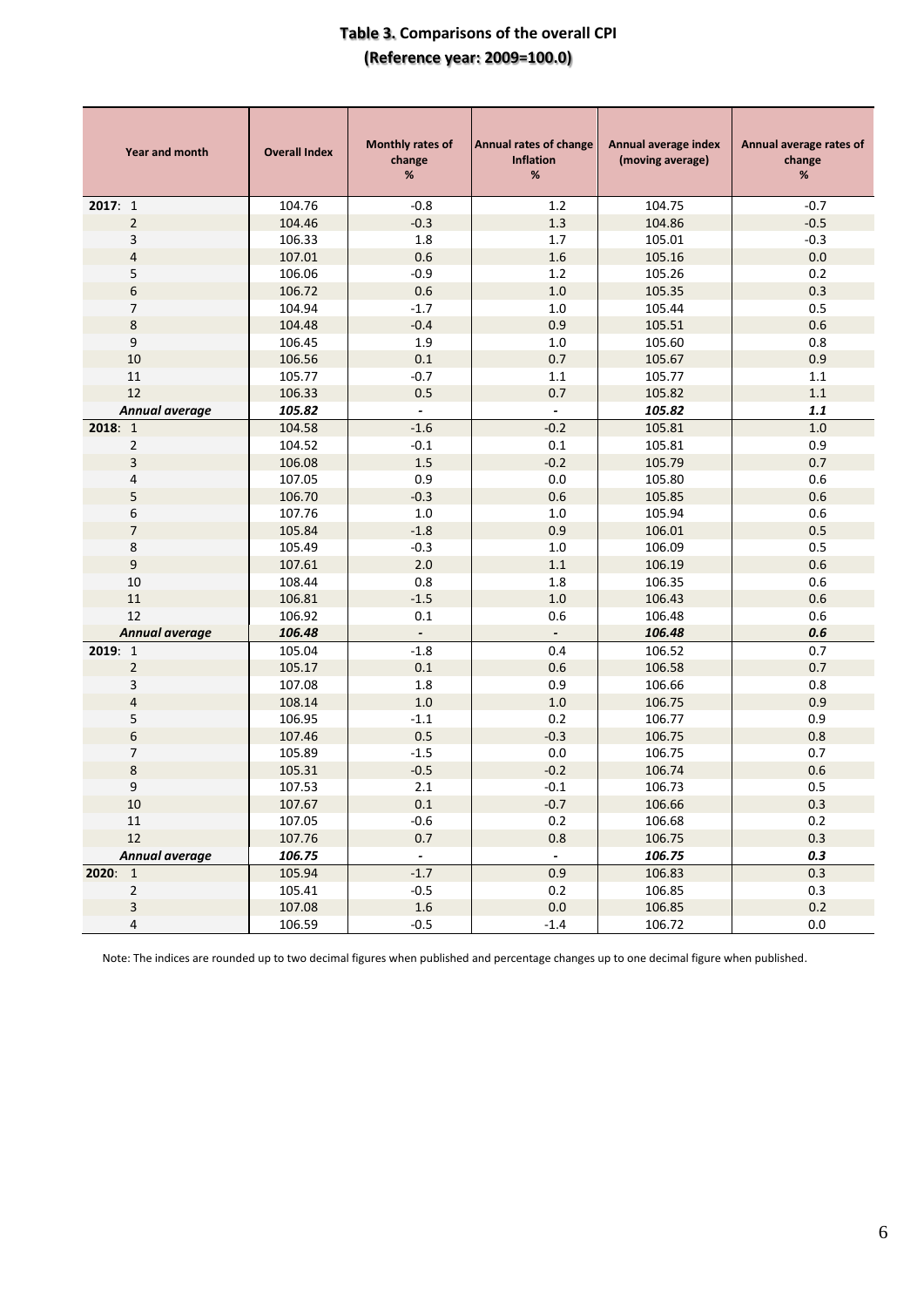### **Table 4. Major price changes from index comparison between April 2020 and March 2020 and their impact on the Overall CPI**

| <b>Goods and services</b>        | <b>Rate of change</b><br>(%) | <b>Impact</b> |
|----------------------------------|------------------------------|---------------|
| <b>Bread and cereals</b>         | 0.4                          | 0.01          |
| Fresh fish                       | $-1.6$                       | $-0.02$       |
| Fresh fruit                      | 10.6                         | 0.15          |
| Fresh vegetables                 | 2.1                          | 0.03          |
| Potatoes                         | 4.7                          | 0.02          |
| Lamb and goat                    | $-3.5$                       | $-0.02$       |
| Poultry                          | $-1.3$                       | $-0.01$       |
| Yoghurt                          | 2.5                          | 0.01          |
| Fresh whole milk                 | $-2.0$                       | $-0.01$       |
| Alcoholic beverages (not served) | $-1.7$                       | $-0.02$       |
| Natural gas                      | $-6.5$                       | $-0.02$       |
| Heating oil                      | $-12.2$                      | $-0.23$       |
| <b>Fuels and lubricants</b>      | $-8.4$                       | $-0.46$       |
| Passenger transport by air       | 4.7                          | 0.08          |
| Telephone services               | $-0.5$                       | $-0.02$       |
| Non-durable household articles   | $-0.7$                       | $-0.01$       |
| Hotels-motels-inns               | 6.2                          | 0.04          |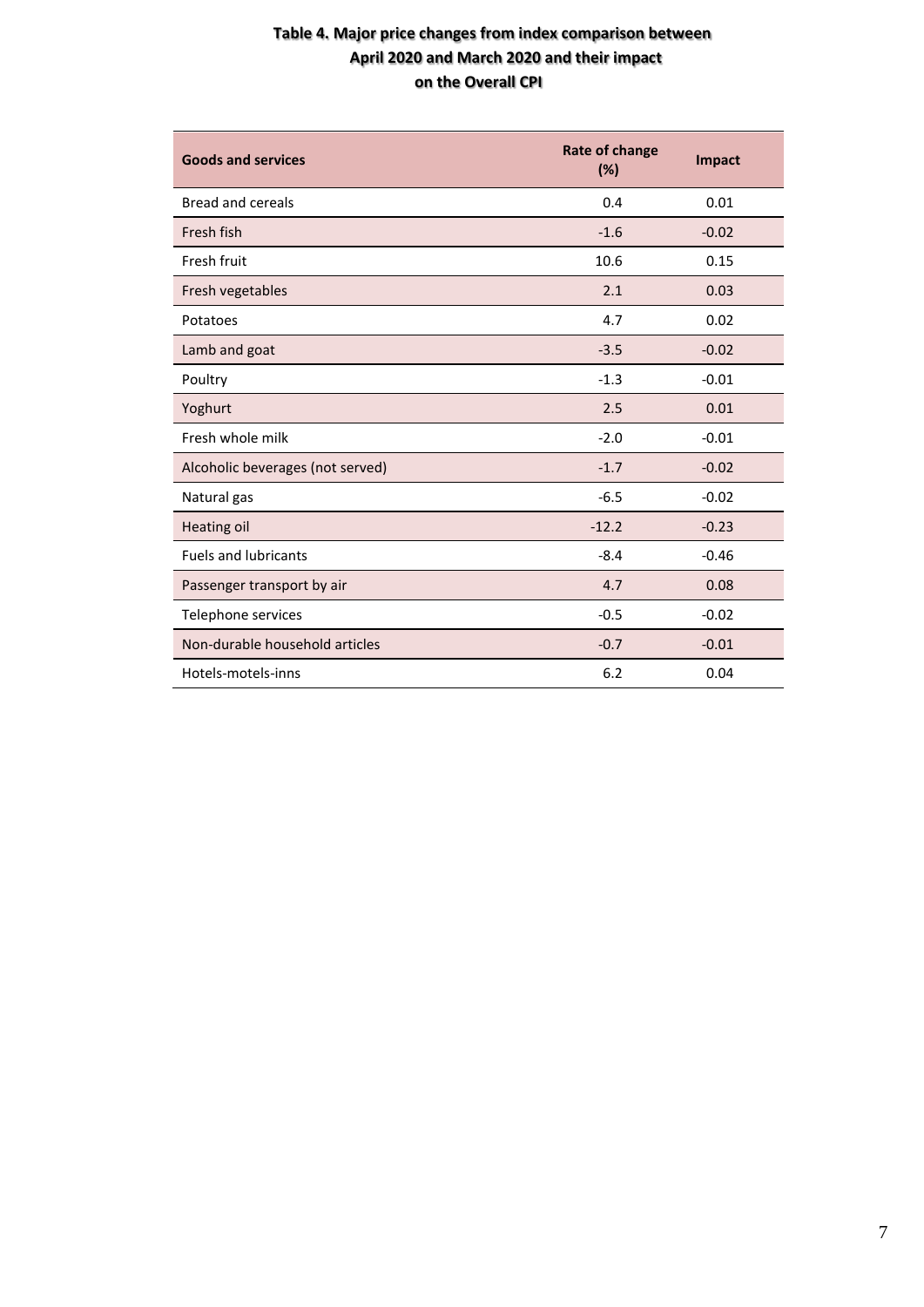### **Table 5. Major price changes from index comparison between April 2020 and April 2019 and their impact on the Overall CPI**

| <b>Goods and services</b>                        | <b>Rate of change</b><br>(%) | Impact  |
|--------------------------------------------------|------------------------------|---------|
| Oils and fats                                    | $-4.5$                       | $-0.05$ |
| Fresh whole milk                                 | 2.5                          | 0.02    |
| Fresh fruit                                      | 26.5                         | 0.33    |
| Fresh vegetables                                 | $-0.9$                       | $-0.01$ |
| <b>Bread and cereals</b>                         | $-1.3$                       | $-0.04$ |
| Yoghurt                                          | 4.7                          | 0.02    |
| Sugar-chocolates-sweets-ice creams               | $-4.0$                       | $-0.04$ |
| Other food                                       | $-4.1$                       | $-0.02$ |
| Coffee-cocoa-tea                                 | $-6.2$                       | $-0.03$ |
| Fruit juices                                     | $-5.3$                       | $-0.01$ |
| Fish                                             | $-1.5$                       | $-0.02$ |
| Potatoes                                         | $-11.2$                      | $-0.06$ |
| <b>Beef</b>                                      | 0.8                          | 0.02    |
| Pork                                             | 6.8                          | 0.06    |
| Dried salted or smoked meat                      | 5.0                          | 0.02    |
| Clothing and footwear                            | 0.3                          | 0.02    |
| Heating oil                                      | $-25.1$                      | $-0.55$ |
| Electricity                                      | $-0.4$                       | $-0.01$ |
| Natural gas                                      | $-28.6$                      | $-0.10$ |
| Non-durable household articles                   | $-0.7$                       | $-0.01$ |
| <b>Household textiles</b>                        | $-5.1$                       | $-0.03$ |
| Household appliances and repair                  | $-3.6$                       | $-0.02$ |
| Pharmaceutical products                          | 3.9                          | 0.10    |
| <b>Fuels and lubricants</b>                      | $-15.5$                      | $-0.91$ |
| New motorcars                                    | 1.8                          | 0.03    |
| Telephone services                               | $-2.2$                       | $-0.09$ |
| Audiovisual and information processing equipment | $-5.6$                       | $-0.03$ |
| Pre-primary and primary education                | 2.2                          | 0.02    |
| Restaurants-confectioneries-cafes-buffets        | 0.5                          | 0.05    |
| Pre-primary and primary education                | $-2.2$                       | $-0.06$ |
| Motor vehicle insurance                          | $1.1\,$                      | 0.02    |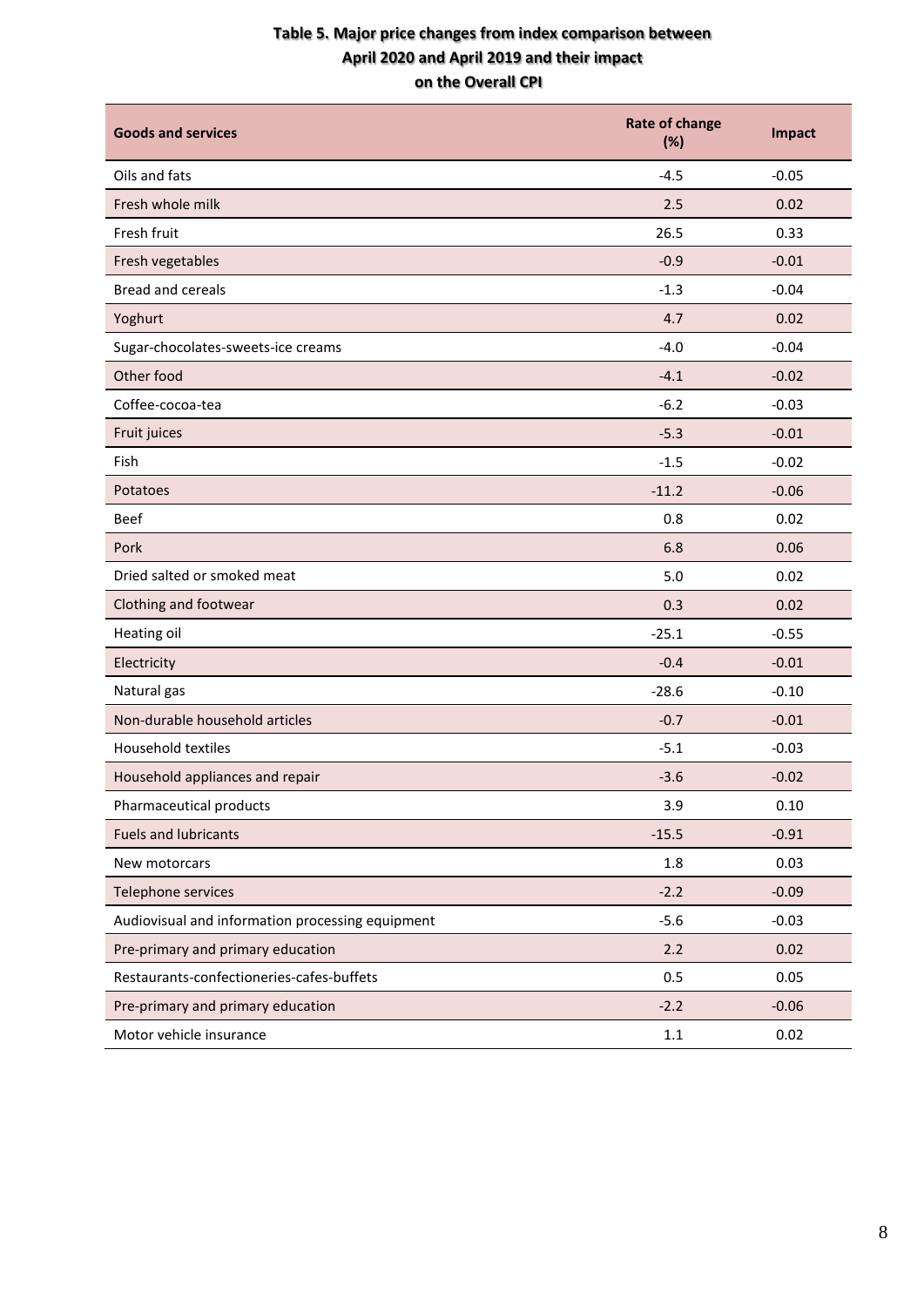

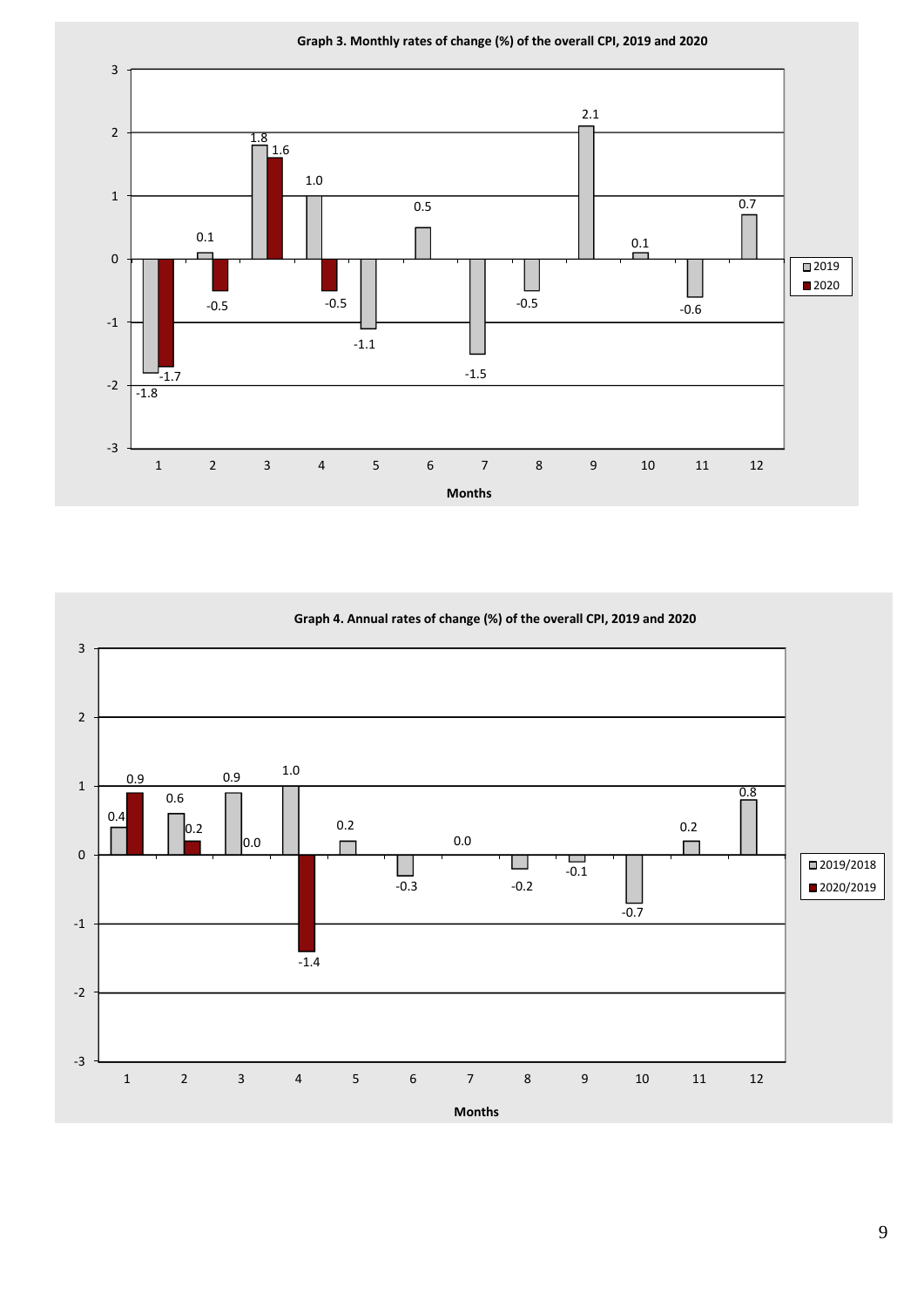

#### **Graph 5. Monthly rates of change (%) of CPI between April 2020 and March 2020**

**Graph 6. Annual rates of change (%) of CPI between April 2020 and April 2019**

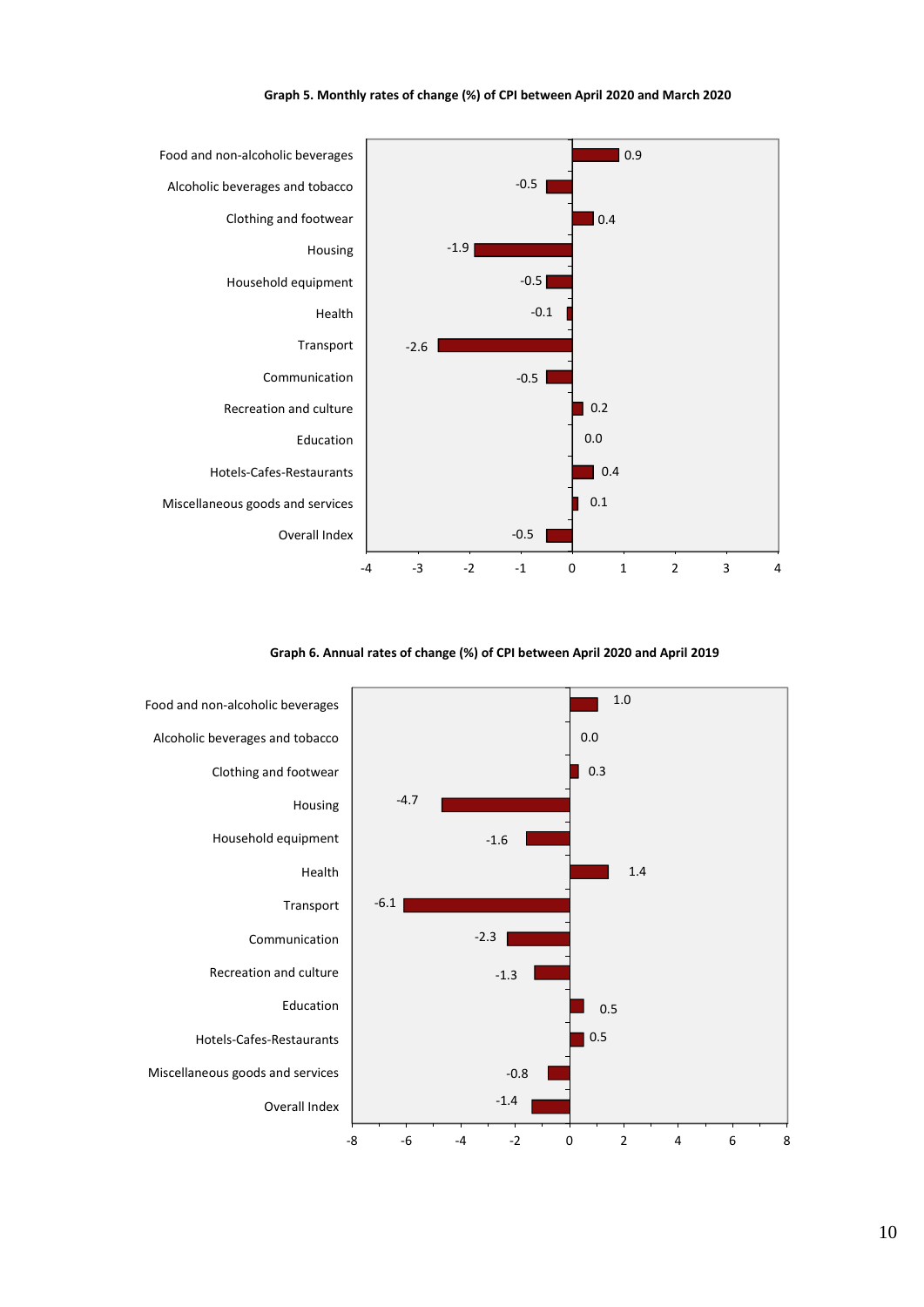**Graph 7. CPI highest annual increases (%)**



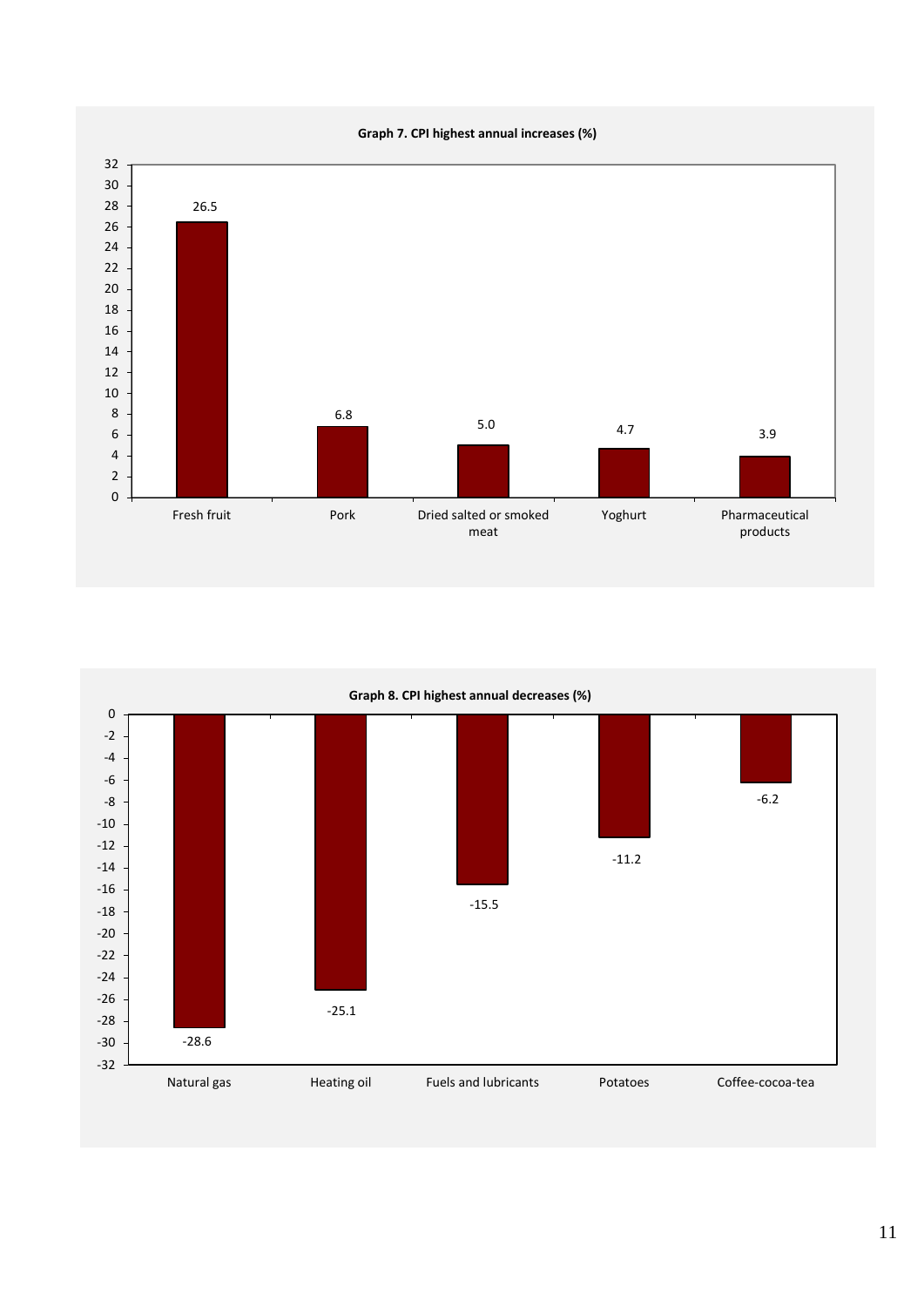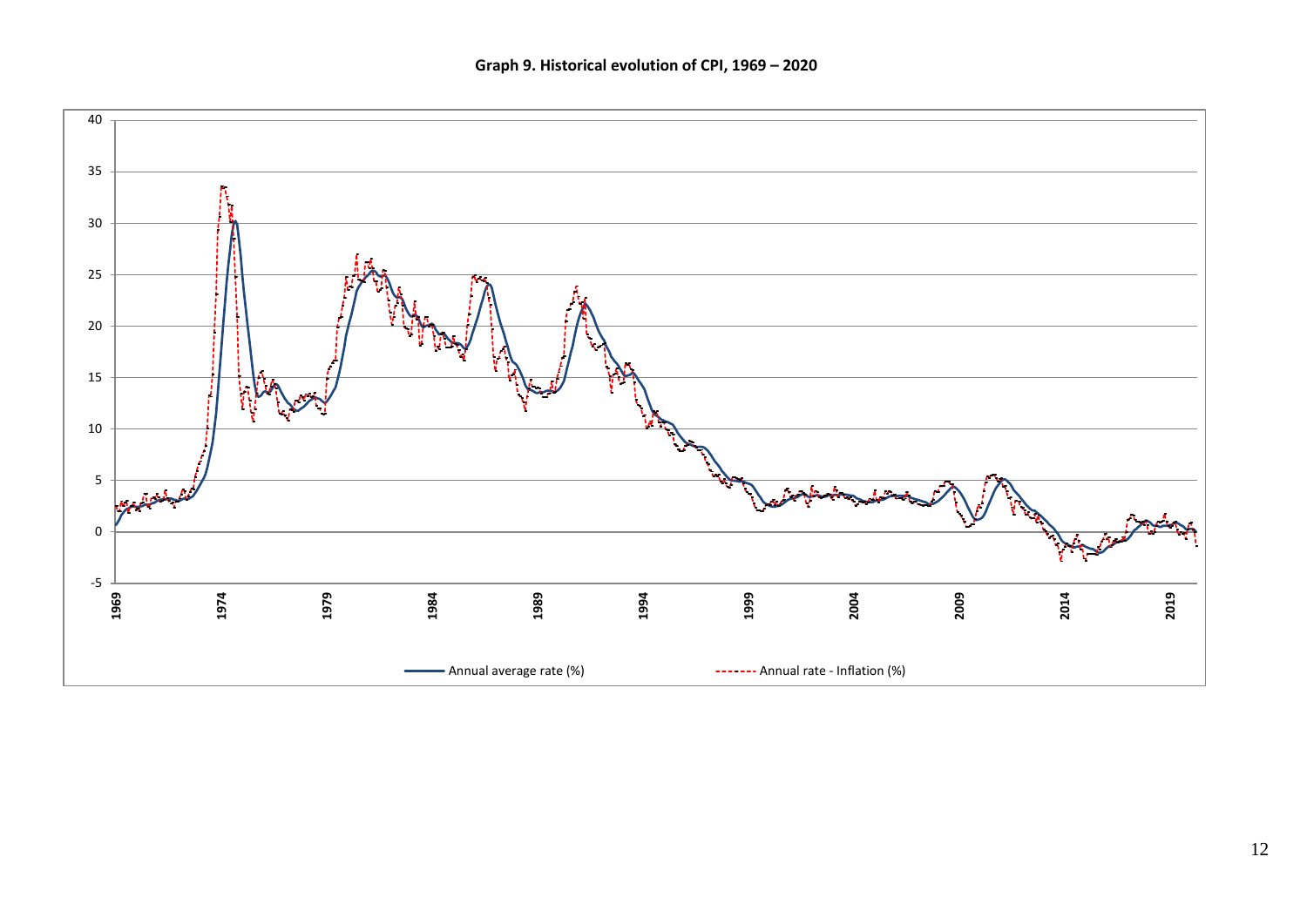### **METHODOLOGICAL NOTES**

| Generally                                             | The Consumer Price Index (CPI) is compiled by the Hellenic Statistical Authority (ELSTAT) since 1959. Until the year<br>2000, the CPI referred to the urban areas of the Country, while from 2001 onwards it refers to the whole Country<br>covering urban, semi-urban and rural areas.                                                                                                                                                                                                                                                                                                                                                                                                                                                                          |
|-------------------------------------------------------|------------------------------------------------------------------------------------------------------------------------------------------------------------------------------------------------------------------------------------------------------------------------------------------------------------------------------------------------------------------------------------------------------------------------------------------------------------------------------------------------------------------------------------------------------------------------------------------------------------------------------------------------------------------------------------------------------------------------------------------------------------------|
| <b>Purpose of the index</b>                           | The purpose of the CPI is to measure the general level of prices of goods and services purchased by the average Greek<br>household.                                                                                                                                                                                                                                                                                                                                                                                                                                                                                                                                                                                                                              |
| <b>Legal basis</b>                                    | Law 3832/2010.                                                                                                                                                                                                                                                                                                                                                                                                                                                                                                                                                                                                                                                                                                                                                   |
| <b>Reference period</b>                               | Month.                                                                                                                                                                                                                                                                                                                                                                                                                                                                                                                                                                                                                                                                                                                                                           |
| Base                                                  | December of the previous year.                                                                                                                                                                                                                                                                                                                                                                                                                                                                                                                                                                                                                                                                                                                                   |
| Reference year                                        | 2009=100.0.                                                                                                                                                                                                                                                                                                                                                                                                                                                                                                                                                                                                                                                                                                                                                      |
| <b>Chain linking Index</b>                            | The CPI index follows the chain linking method, introducing new weights annually and having as a base the December<br>of the previous year. The weights are estimated on the basis of the most recent available data of the Household Budget<br>Survey (HBS), extrapolated to the prices of December. The CPI, adjusted on an annual basis to the most recent<br>consumption expenditure pattern of the private households of the Country, ensures the representativeness of goods<br>and services, which compose the "basket" of purchases of the average household.                                                                                                                                                                                            |
| Geographical and<br>population coverage of<br>the CPI | The CPI refers to the whole Country and covers the resident households of the territory excluding collective households<br>(hospitals, homes for the elderly, boarding houses, prisons, etc.) and non-resident households (tourists) in the Country.                                                                                                                                                                                                                                                                                                                                                                                                                                                                                                             |
| <b>Classification of items</b>                        | The classification of the CPI items (goods and services) is based on the international classification COICOP (Classification<br>of Individual Consumption by Purpose) as this has been adapted to the needs of the HICPs of the EU Member States<br>with the COICOP5/HICP classification.                                                                                                                                                                                                                                                                                                                                                                                                                                                                        |
| <b>Weights of items</b>                               | The weights of CPI items are updated every year, on the basis of the most recent available data of HBS. The weights<br>are calculated as the share (%o) of the expenditures for each group, subgroup and item (good or service) to the total<br>household expenditure of the average household.                                                                                                                                                                                                                                                                                                                                                                                                                                                                  |
| <b>Price collection Cities</b>                        | The CPI prices are collected in 27 cities with representative markets for the coverage of the 13 Regions of the Country.<br>The selection criteria of the price collection cities are the size and the particularities of their markets, the possibility of<br>continuous price collection, the comparability of the index and the cost of price collection.                                                                                                                                                                                                                                                                                                                                                                                                     |
| <b>Population weights</b>                             | The calculation of the population weights by regions is based on the population data of the 2011 General Population<br>Census and the expenditure data of the latest available HBS by regions.                                                                                                                                                                                                                                                                                                                                                                                                                                                                                                                                                                   |
| <b>Selection of items</b>                             | The composition of the "household basket" i.e. the selection of goods and services which are included in the calculation<br>of CPI is updated annually, using the results of the latest available HBS, other market research, etc. The chain linking<br>methodology allows the change of items of the household basket on an annual basis, in order to ensure the<br>representativeness of the items involved in the calculation of groups and subgroups of CPI.                                                                                                                                                                                                                                                                                                 |
| <b>Price collection-Outlets</b>                       | The prices collection outlets are retail stores, enterprises providing services, street markets etc. which are considered<br>representative of the branches of shops, where the households make their purchases in the 27 selected cities. The<br>methodology allows the renewal of price collection sources, annually, in order to maintain their representativeness in<br>the calculation of CPI. Prices are collected by employees of ELSTAT as well as by external price collectors, hired on a<br>temporary basis. They pay a visit to the selected outlets within a specific time period of a month (monthly prices) or<br>on a specific day of the week (weekly prices). The collected prices correspond to the prices actually faced by the<br>consumer. |
| Specification-<br><b>Substitution of items</b>        | All the collected items are defined by the specification, that is the particular characteristics which determine the<br>quality, the trade show and the identity, in general, of good products (such as brand, weight, package etc), in order to<br>avoid any price variations attributable to differences in the specification. Once a specified item (good or service) is no<br>longer available in the market or has ceased to be important, as regards consumption, it is substituted by a newly<br>specified item, which has taken its place in the market.                                                                                                                                                                                                 |